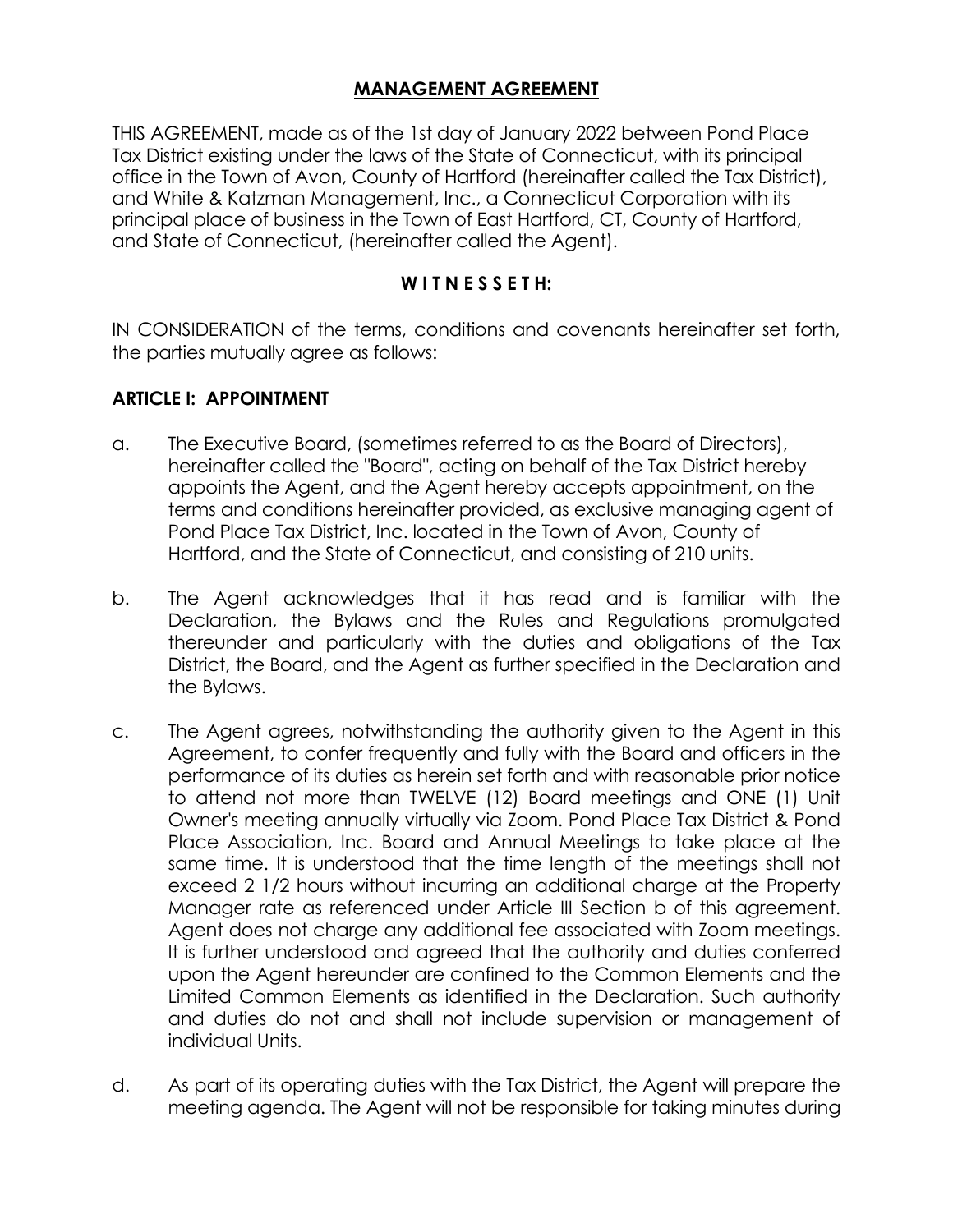Board meetings. The Agent will further be responsible for preparing notices to the unit owners for annual and special meetings, which would include but not be limited to; meeting notice, meeting agenda, proxy forms and ballots. The Agent will not charge any additional fees for these services other than outlined in Article III, section (c).

e. The Board shall designate a single individual as a Board liaison that shall be authorized to act on behalf of the Board with the Agent on any matters related to the management of the Tax District. The Agent is directed not to accept directions or instructions with regard to the management of the Tax District from anyone else, unless otherwise directed by the Board from time to time. In the absence of any other designations by the Board, the President of the Board shall have this authority.

### **ARTICLE II: TERM**

Unless terminated sooner as hereinafter provided, this Agreement shall be in effect for a term of **thirty-six (36) months**. In the event that future agreements are not executed by the expiration of this agreement it is hereby agreed that the existing contract would continue on a month to month basis under the same term and conditions.

#### **ARTICLE III: COMPENSATION**

a. The Compensation which the Agent shall be entitled to receive for all services performed under this Agreement shall be **One Hundred Nine Thousand Three Hundred Fifty Dollars (\$109,350.00)** payable in monthly installments on the first day of the month in which the service is rendered as follows:

**January 1, 2022 – December 31, 2023** – For this period, compensation will be payable in monthly installments of \$3,000.00

**January 1, 2024 - December 31, 2024** - For this period, compensation will be payable in monthly installments of \$3,112.50

SALES TAX WILL BE CHARGED ON INVESTOR UNITS.

b. In addition, the Agent will perform additional services not included in this contract, with the Board's approval, at the rate of \$200.00 per hour for a principal of White & Katzman, \$125.00 per hour for a property manager, \$75.00 per hour for an accountant and a charge of \$50.00 dollars per hour for clerical or administrative personnel. The Agent without the prior authorization of the Board of Directors will perform no additional services. These services could be, but are not limited to testimony or appearance in Court in behalf of the Tax District, or as requested by the Board to appear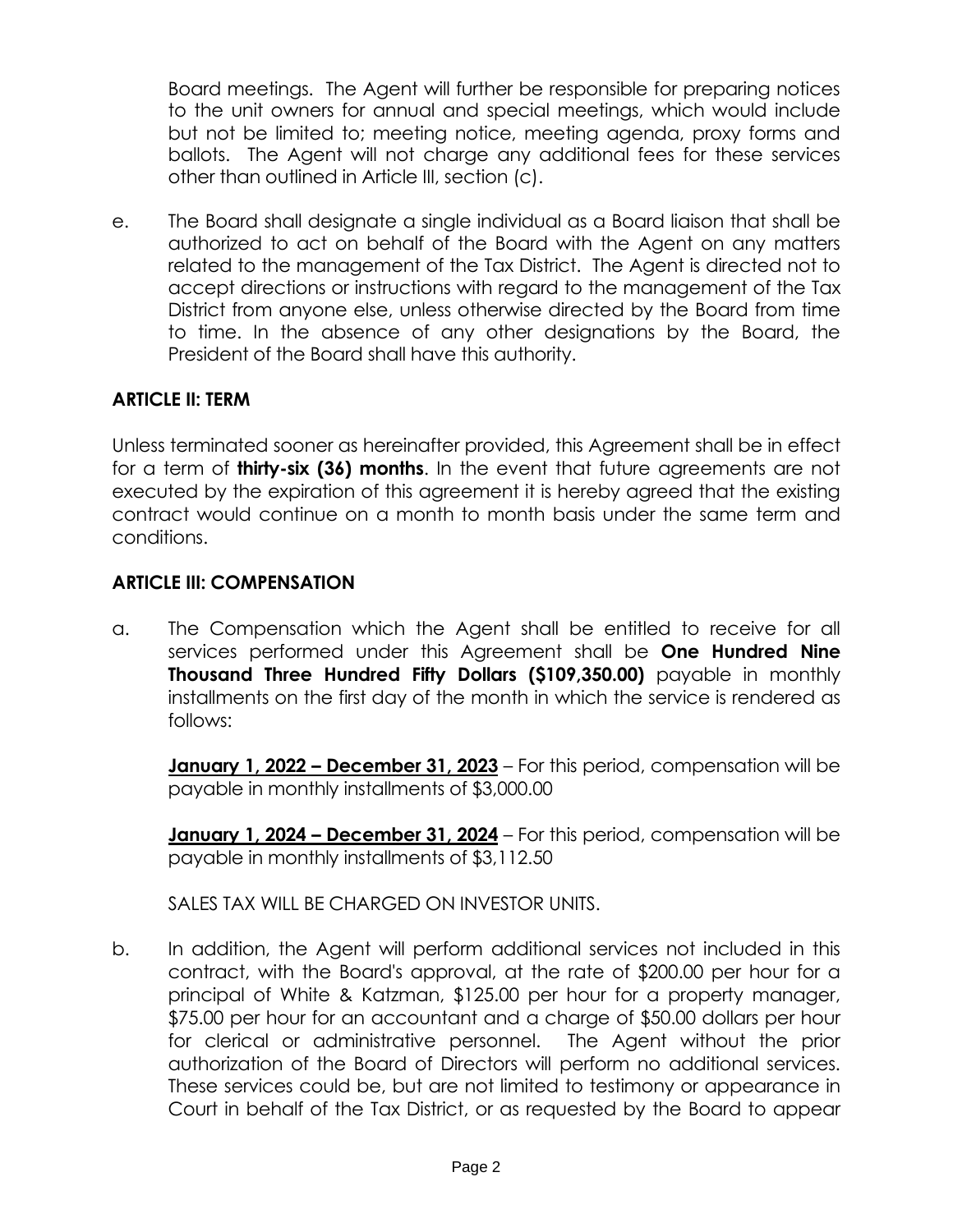before any regulatory agency or court on behalf of the Tax District.

- c. Reproduction costs that are not billed directly to the Tax District by a vendor and are handled by the office equipment of the agent shall be billed at a rate of twenty (.20) cents per copy (includes the price of letterhead and envelopes) postage costs attributable to the Tax District will be billed at cost.
- d. Building maintenance, repairs to the common areas and repairs to the interior of units that are a Unit Owner expense are not included in this Contract. The Management Company has established a business relationship with W&K Property Services, LLC (WKPS) to provide these maintenance services. These services are optional and not a requirement of this contract.
- e. The Agent will develop and maintain, at its sole expense, an Tax District web portal to include, but not limited to: initial preparation and customizing of web portal, regularly updating electronic information on the web portal. The costs of hosting and all required maintenance of the web portal will be the Agent's responsibility. Agent will include the following features on the web portal at no additional cost the Tax District: Mass Messaging (Email Blasting), Board+ (Architecture Change Requests) and Board Task Management.

# **ARTICLE IV: DUTIES OF AGENT**

- a. The Agent shall hire, in its own name, all managerial & other personnel necessary for the efficient discharge of the duties of the Agent hereunder. Compensation for the services of such employees shall be the responsibility of the Agent. The Agent will assign a property manager to act as an account executive for the Tax District.
- b. The Agent shall use its best efforts to render services and perform duties as follows:
	- l. Collect all regular and special assessments, fines and other sums due from unit owners. By specific direction, the Board may authorize the Agent to request, demand, collect and receive any and all charges, assessments, late charges, finance charges which may at any time be or become due to the Tax District and to take such action in the name of the Tax District by way of legal process or otherwise as may be required for the collection of delinquent charges of assessments. The Agent will send a minimum of two notices of delinquency as part of its management fee in an effort to collect delinquent fees. The cost of any collection efforts including but not limited to legal fees, sheriff's fees, will be borne by the Tax District. As a standard practice, the Agent shall furnish the Board with an itemized list of all delinquent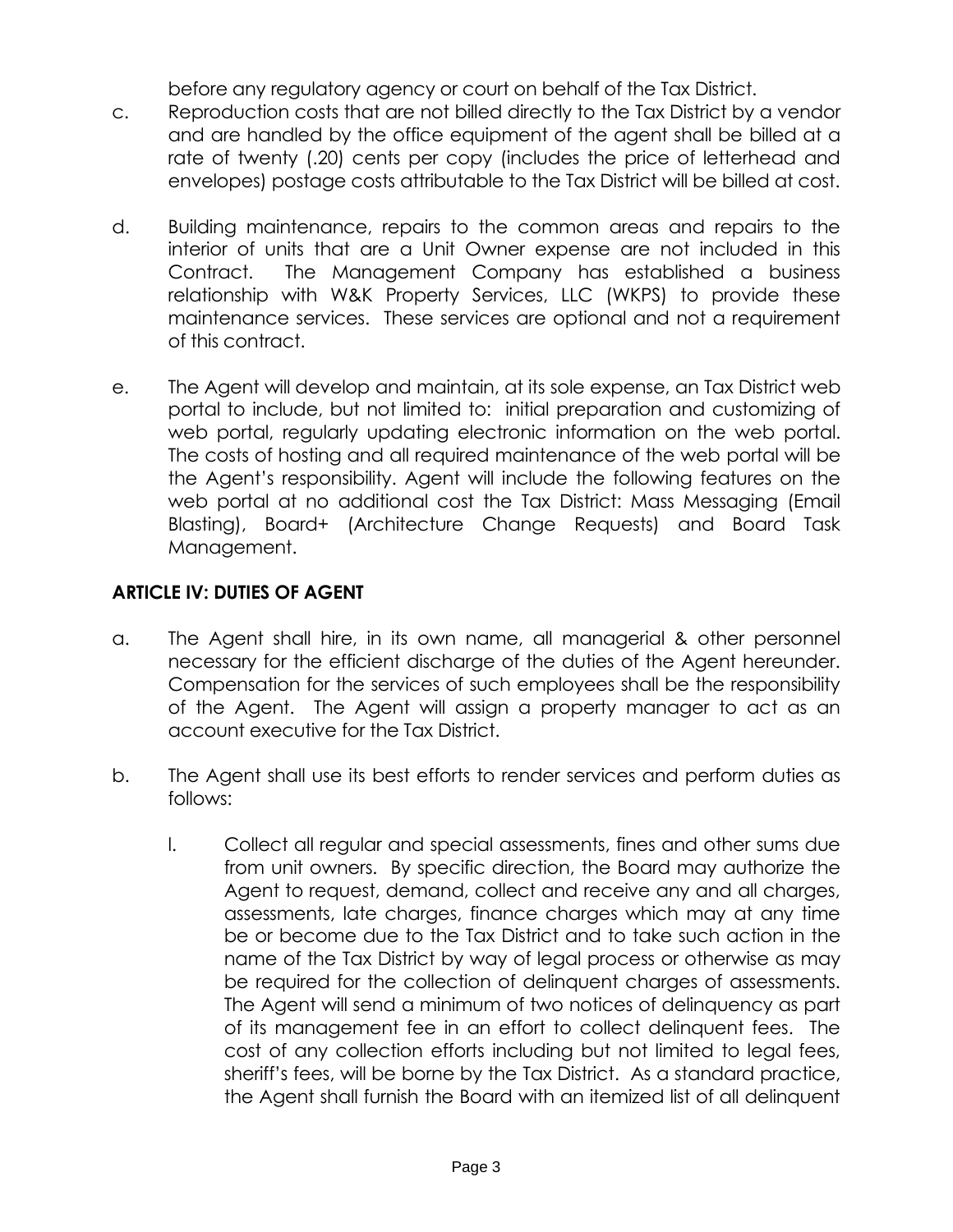accounts as an addition to the monthly statement of receipts and disbursements. The Agent will make itself familiar with the Tax District's existing collection and delinquency policies. The Agent will work cooperatively with the Tax District's legal counsel in the process to collect delinquent common charges and assessments**.**

2. Cause the Common Elements of the Tax District to be maintained and repaired according to standards acceptable to the Board. For any one item of repair or replacement the expenses incurred shall not exceed the sum of ONE THOUSAND DOLLARS (\$1,000.00) unless specifically authorized by the Tax District; excepting, however, that emergency repairs, involving manifest danger to persons or property, or immediately necessary for the preservation and safety of the property, or required to avoid the suspension of any necessary service to the Unit Owners, may be made by the Agent irrespective of the cost limitation imposed by this paragraph. Notwithstanding this authority as to emergency repairs, it is understood and agreed that the Agent will, if at all possible confer immediately with the Board liaison or other officers of the Board regarding every such expenditure.

The Agent and its employs will, to the best of their ability, return correspondence within a twenty-four (24) hour time period during normal business hours, not including weekends or Holidays. The Agent will additionally provide a twenty-four (24) hour emergency telephone number for any emergencies that might arise at the community. The Agent further agrees to provide staff to respond to such emergencies as may be directed by the Tax District.

3. Take such action as may be necessary to comply with any and all orders or requirements affecting the property by any federal, state, county or municipal agency having jurisdiction therefore, and orders of the Board of Fire Underwriters or other similar bodies, subject to the same limitations contained in section 2 of this Article in connection with the making of repairs and alterations. The Agent, however, shall not take any action under this Paragraph so long as the Tax District is contesting, or has affirmed its intention to contest any such order or requirement. The Agent shall promptly and in no event later than 72 hours from the time of its receipt, notify the Board in writing of all such orders and notices of requirements. It is understood and agreed between both parties that this agreement may be terminated by the Agent with reasonable notice in the event that the Board fails to comply or directs the Agent not to comply with regulations of appropriate municipal departments and that in such events the Tax District will save the Agent harmless or indemnify the Agent against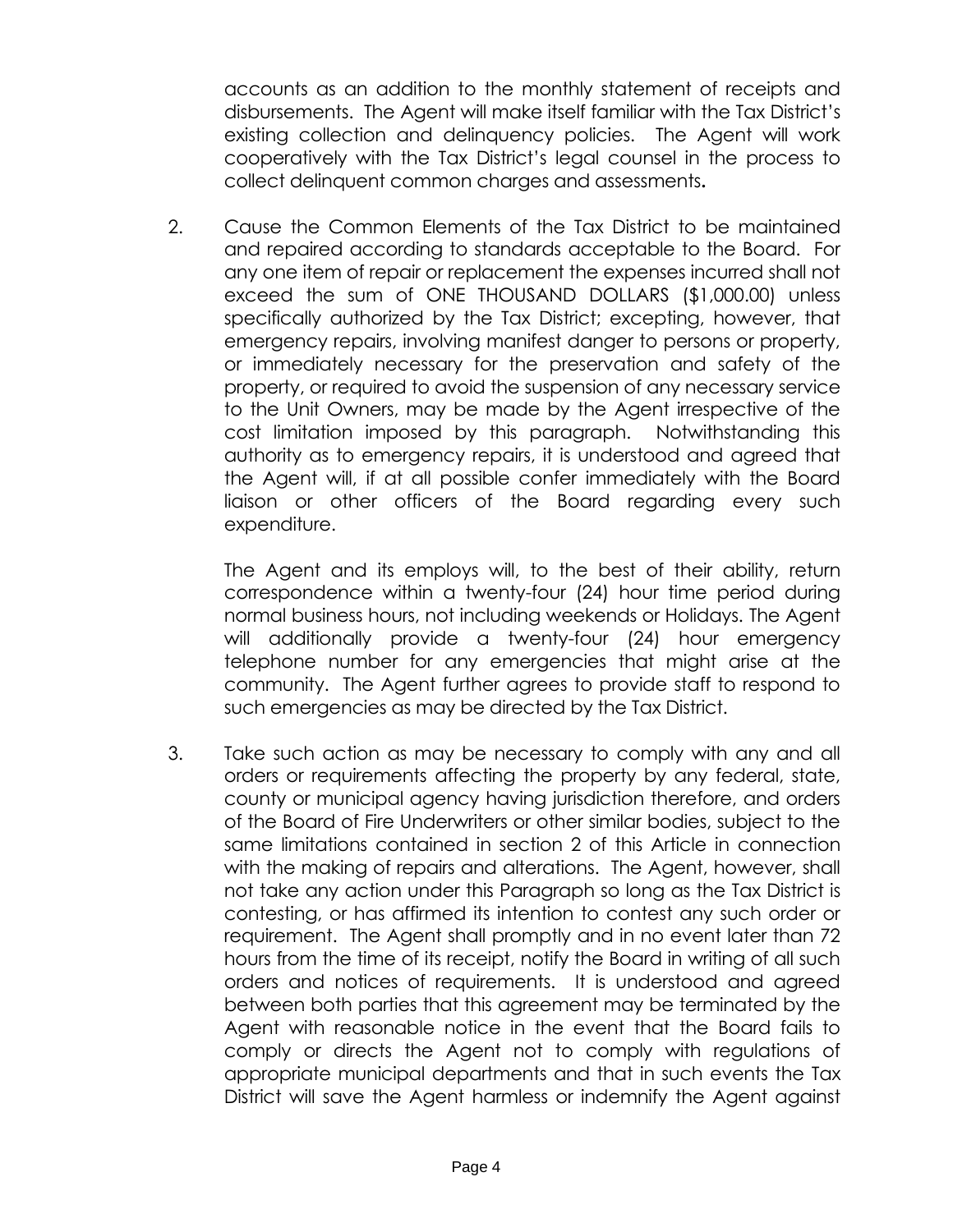any and all consequences of such failure to comply. Agent may not terminate service if the Tax District is contesting the regulations or rules with the appropriate agency, in such event the Tax District shall save the Agent from all consequences of such appeal.

- 4. If requested, the Agent will provide services necessary to obtain loans for the Tax District. Agent services will include review with legal counsel to verify that the Tax District documents permit corporate bank loans and if applicable, work with legal counsel to amend current documents to incorporate borrowing authority; agent will solicit financial institutions on behalf of Tax District and provide all necessary documentation required to secure loan commitment. The Agent charges a fee of 1% of the loan amount for this service. If the Tax District requests the Agent to provide the Supervisory Services on a project, the loan procurement is included in the supervisory fee.
- 5. Subject to the annual budget approved by the Board, or as otherwise approved by the Board, make contracts for insurance, landscaping, snow removal, exterminating, janitorial and other routine operating expenditures. When taking bids for said contracts, unless otherwise provided in the Agreement or directed by the Executive Board, for any contract expected to cost more than \$5,000.00, the Agent shall take reasonable steps to obtain at least three bids in writing for the Tax District all factors considered. Should the Agent supervise renovation, repair, or construction, including restoration of the Unit or part of the Unit, caused by fire or other occurrences whether covered by insurance or not, or supervise contracts for repairs or services not so stated in this Agreement in excess of five-thousand (\$5,000.00), Agent and Tax District will enter into a separate agreement and negotiate a fee due to Agent commensurate with the additional time and effort required for said project.
- 6. When authorized by the Board, cause to be placed or kept in force all forms of insurance required by the Connecticut Condominium Act of 1976 and Common Interest Ownership Act of 1984 and Public Act No. 09-225 effective July 1, 2010 and the Declaration and the Bylaws, including and as required by the Board Directors, but not limited to, workers' compensation insurance, public liability insurance, fire and extended coverage insurance, burglary and theft insurance, Directors and Officers Liability insurance, the cost to be borne by the Tax District. All of the various types of insurance coverage required should be placed with such companies, in such amounts and with such beneficial interests appearing therein that shall be acceptable to the Board. The Agent shall promptly investigate and make a full report within 72 hours as to all accidents or claims for damages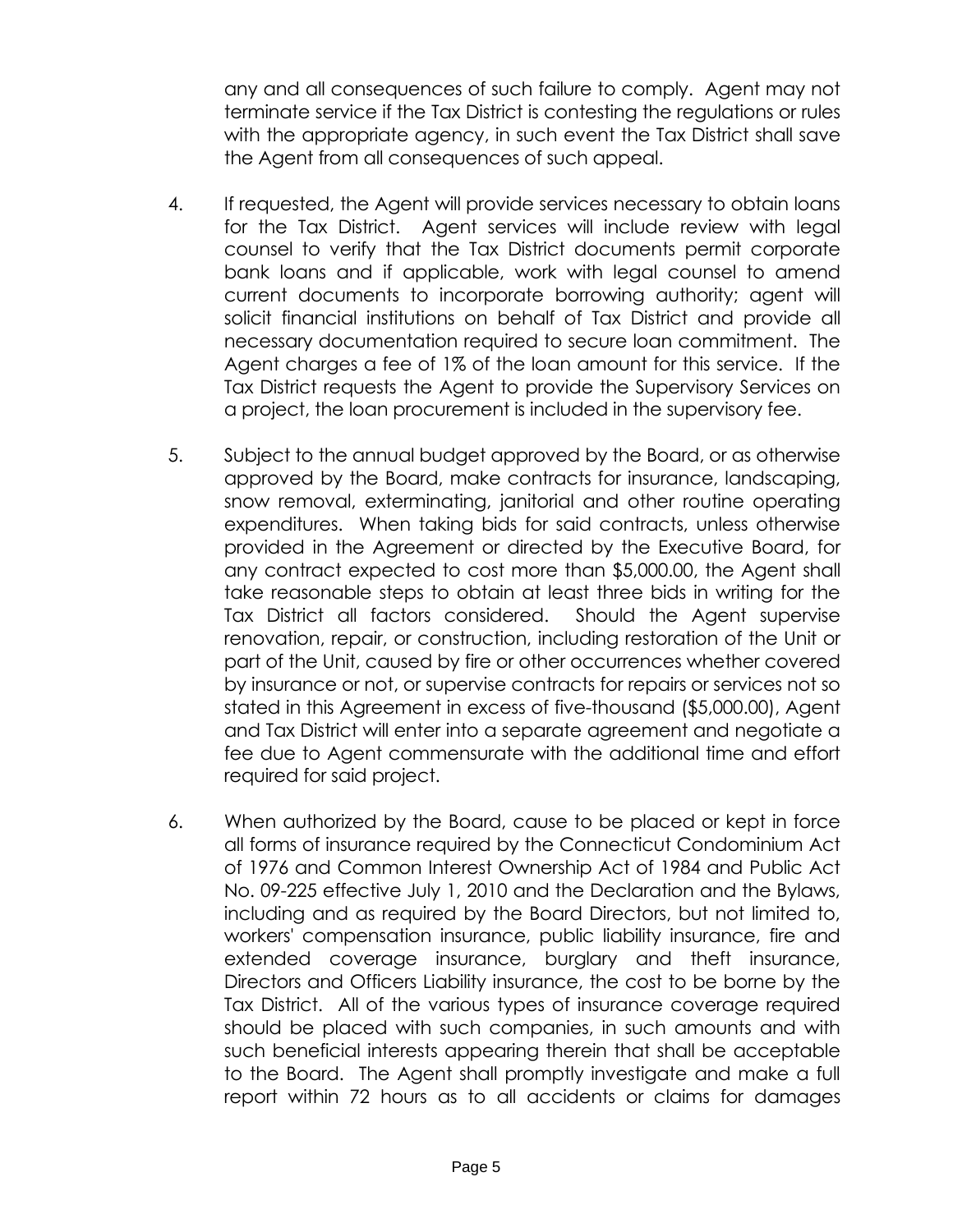relating to the management, operation and maintenance of the Tax District, including any damages or destruction to the Unit, the estimated cost of repair, and shall cooperate and make any and all reports required by an insurance company in connection therewith.

- 7. Maintain the Tax District's financial record books, accounts and other records as provided by the Tax District's Declaration and Bylaws and pursuant to the Condominium Acts; issue Resale Certificates and Statements of Common Charges in accordance with the requirements of the Acts at an additional cost to the selling unit owner and issue certificates of account to unit owners requesting such, their mortgagors and lienors. Such records shall be kept at the office of the Agent and shall be available for inspection and copying during business hours. The agent will store current year and previous fiscal year records at its offices. Any additional record storage will be billed out to the Tax District at \$3.50 per record box per month. The Tax District may also conduct an external audit of the Agent, provided that the cost for same is paid by the Tax District to said independent auditor. The agent agrees to work cooperatively with the Tax District's independent auditor.
- 8. Maintain records sufficient to describe its services hereunder and financial books and records sufficient, in accordance with prevailing accounting standards, to identify the source of all funds collected by it in its capacity as Agent, and the disbursement thereof. Such records shall be kept at the office of the Agent and shall be available after reasonable notice and for inspection and copying by the unit owners during business hours. The Agent shall perform a continual internal accounting of the Agent's financial records relative to its services as Agent for the purpose of verifying same, but no independent or external audit shall be required of it. Notwithstanding the foregoing, if any unit owner's first mortgagee so stipulates, and after approval thereof by the Board, the mortgagee shall have the right to examine and inspect the books of the Agent at reasonable times upon prior written request at the Mortgagee's sole expense. As a standard practice, the Agent shall render to the Tax District a statement of receipts and disbursements monthly covering the preceding month, and in addition shall render to the Tax District, at least quarterly, a summary statement of receipts and disbursements.
- 9. From the funds collected and deposited in the special account hereinafter provided, cause to be disbursed regularly and punctually:
	- (i) Salaries and other compensation due and payable to the employees of the Tax District and any required taxes.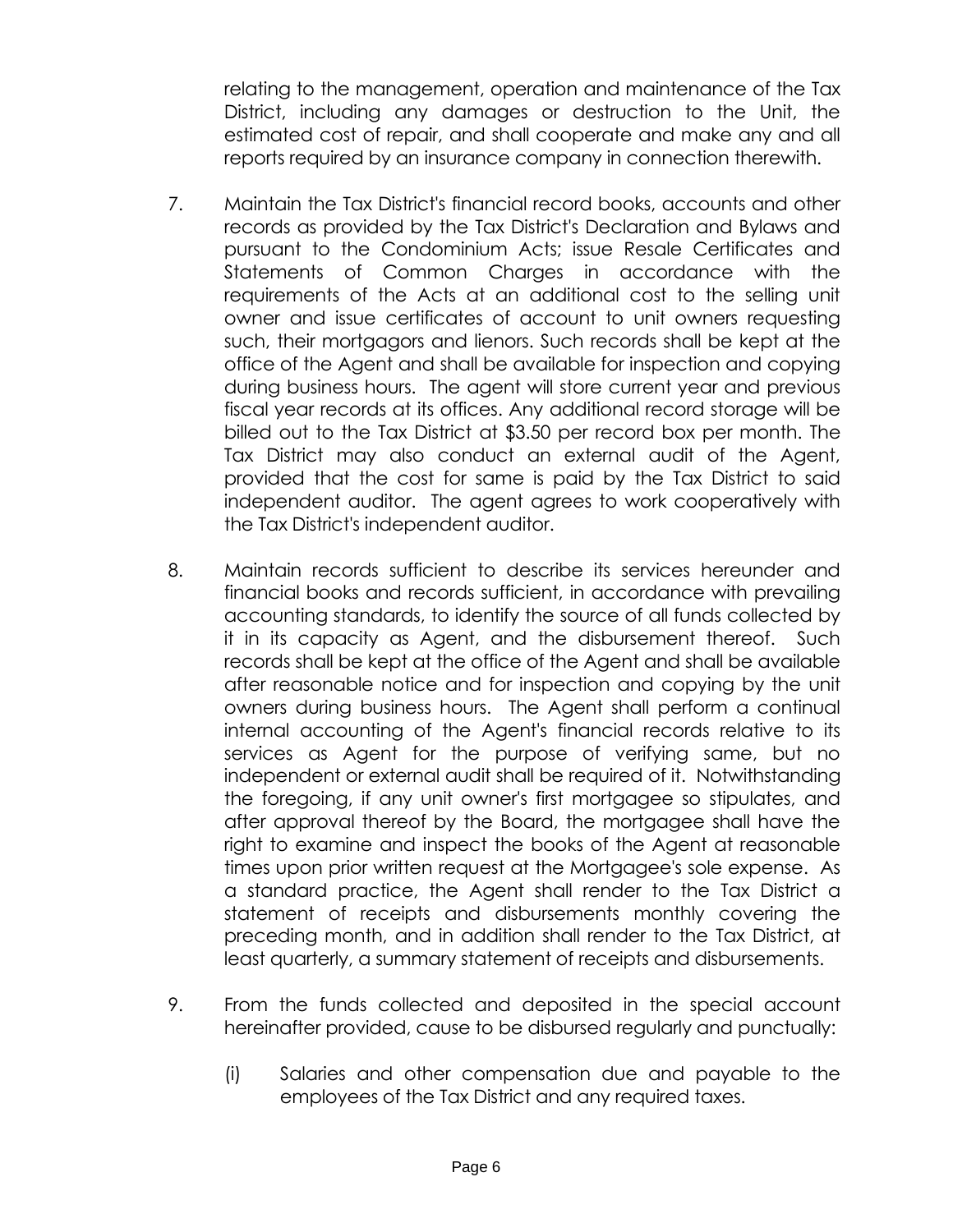- (ii) Fire and other property insurance premiums, and
- (iii) Sums otherwise due and payable by the Tax District as operating expenses authorized to be incurred under the terms of this Agreement, including the Agent's compensation. After disbursement in the order herein specified, any balance remaining in the special account may be disbursed or transferred from time to time, but only as specifically directed by the prior written consent of the Board.
- 10. Working with assistance of an accountant in the employ of the Tax District, where necessary, prepare for execution and filing by the Tax District all forms, reports and returns required by law to maintain compliance in connection with unemployment insurance, workmen's compensation insurance, disability benefits, social security, federal and state corporate taxes, business tax returns, and other similar taxes now in effect or hereafter imposed, and also requirements relating to the employment of personnel, if applicable.
- 11. As approved by the Board establish and maintain, in a bank whose deposits are insured by the Federal Deposit Insurance Corporation or similar agency separate bank accounts for the Tax District for the deposit of the monies of the Tax District, with authority to draw thereon for any payments to be made by the Agent to discharge any liabilities or obligations incurred pursuant to this Agreement, and for the payment of the Agent's fee, all of which payments shall be subject to the limitations in this agreement. The Agent shall assure and hold in escrow, if directed by the Board, each month's sums as might be required for meeting future requirements. Authorized signatories for the various Tax District accounts will be as determined by the corporate resolutions and signatory documents as approved by the Board of Directors.
- 12. At least ninety (90) days before the beginning of the new fiscal year, prepare a proposed operating budget setting forth an itemized statement of the anticipated receipts and disbursements for the new fiscal year, and taking into account the general condition of the Tax District. Such budget together with a statement from the Agent outlining a plan of operation and justifying the estimates made in every important particular, shall be submitted to the Board in final draft in sufficient time to permit the Board to vote on the budget and, thereafter, submit it for approval by the unit owners under Subsection 47-245(c) of the Common Interest Ownership Act. The budget shall serve as a supporting document for the schedule of Common Charges proposed for the new fiscal year. Said budget shall have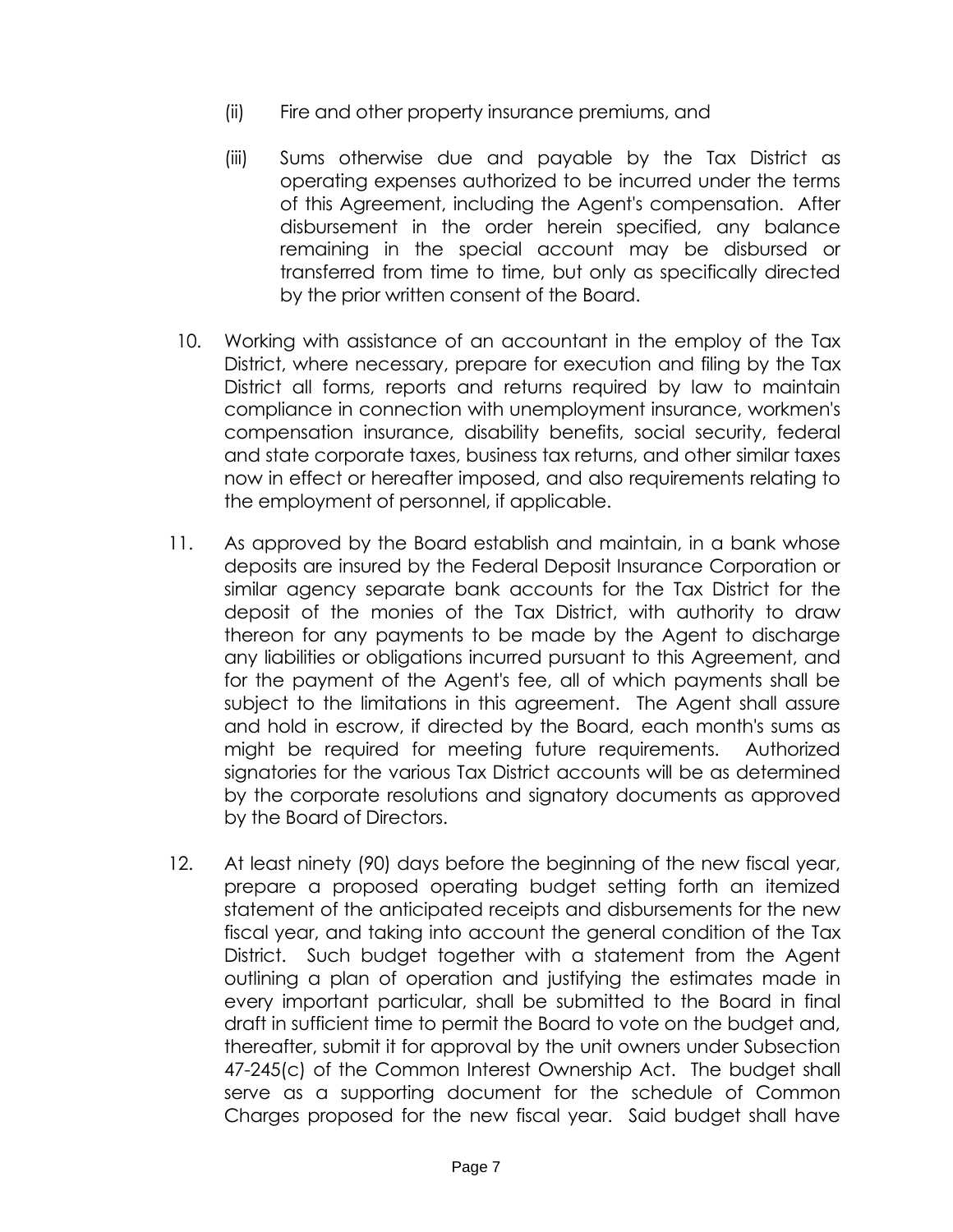appended thereto a statement of each Unit Owner's proportionate share of the total assessment required by said budget based on the individual percentage interest of each Unit Owner. It shall also constitute a major control under which the Agent shall operate and there shall be no substantial variances therefrom, except such as may be approved by the Board.

- 13. It shall be the duty of the Agent at all times during the term of this Agreement to operate and maintain the Tax District according to the highest standards achievable consistent with the overall plan of the Tax District and the interest of the Unit Owners. The Agent shall see that all Unit Owners are aware of such rules, regulations and notices as may be promulgated by the Tax District or the Board from time to time. The Agent shall be expected to perform such other acts and deeds as are reasonable, necessary and proper in the discharge of its duties under this Agreement, including but not limited to, periodic inspections of the Common elements on no less than a bi-monthly basis. The Agent shall supervise, operate and control, manage and maintain at all times, the use and occupancy of the Tax District Common Elements and Units therein and as to rules and regulations as the Tax District may promulgate to enforce the same.
- 14. Agent shall perform a twice (2) per year exterior inspection of all dwellings, organize results of inspections and follow up with unit owners to ensure compliance with the Tax District's governing documents and policies. Agent charges a fee of \$900.00 per inspection.
- 15. Agent to act as Dam Operator and point person for Stub Pond dam maintenance and emergency response plan.

# **ARTICLE V: STATUS OF AGENT**

Everything done by the Agent under the provisions of this Agreement shall be done as Agent of the Tax District, and all obligations or expenses incurred thereunder shall be for the account, on behalf, and at the expense of the Tax District, except that the Tax District shall not be obligated to pay the overhead expenses of the Agent's off-site office. Any payments to be made by the Agent hereunder shall be made out of such sums as are available in the special account of the Tax District, or as may be provided by the Tax District. The Agent shall not be obliged to make any advance to or for the account of the Tax District or to pay any sum, except out of funds held or provided as aforesaid, nor shall the Agent be obliged to incur any liability or obligation for the account of the Tax District.

The Board shall aid and assist the Agent in any reasonable manner requested by the Agent as to the collection of assessments, and the Board shall further aid and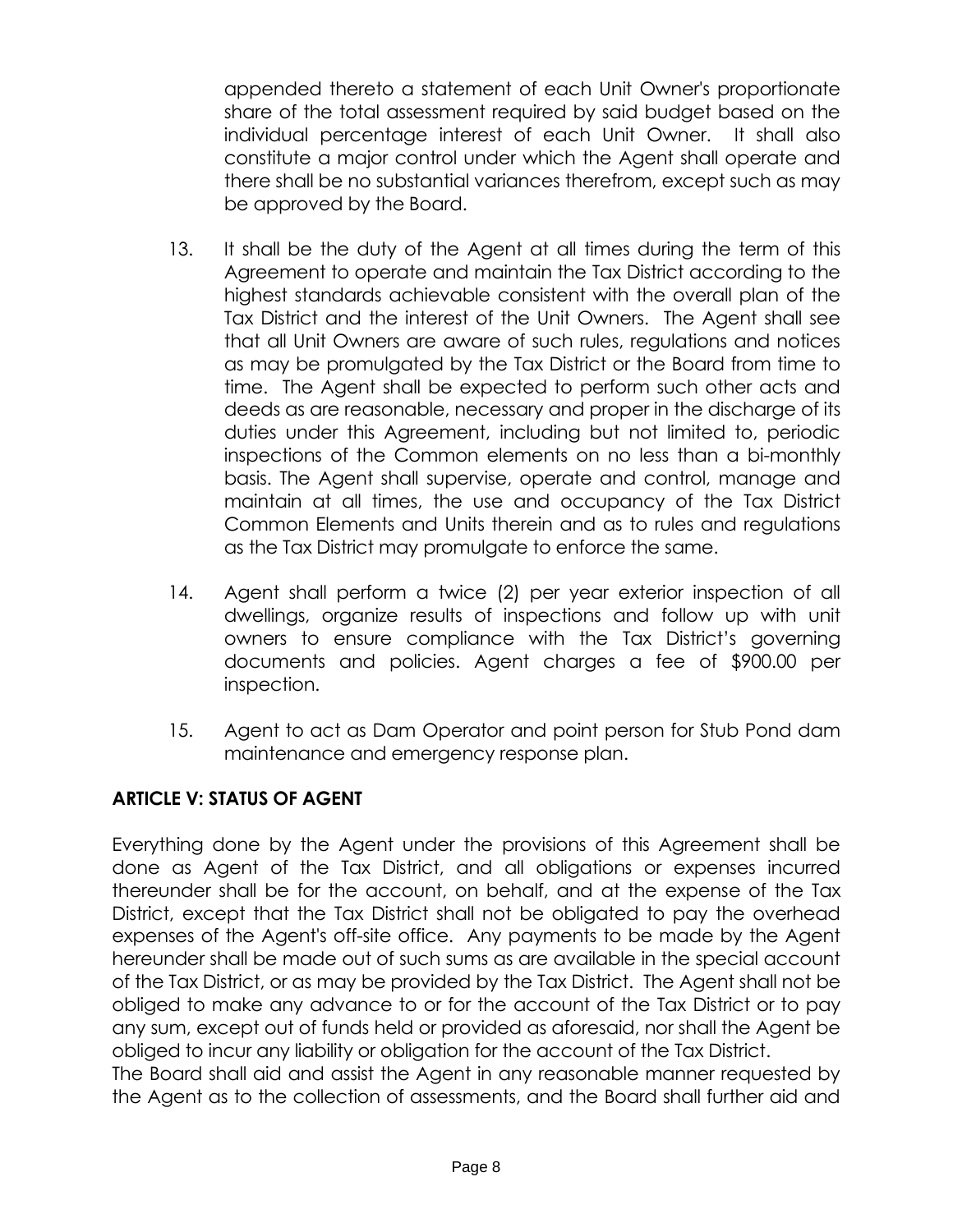assist the Agent in any reasonable manner required by the Agent as to simplify the method of collecting the monthly assessments or special assessments due from unit owners and if the Agent is unable to collect any such assessments, the Agent may refer such assessments to the Tax District's attorney for suit. The Agent charges an Administrative fee of \$200.00 for this service.

# **ARTICLE VI: LIABILITY OF THE TAX DISTRICT**

The Tax District will indemnify the Agent and hold it harmless as long as the Agent is not in violation of the Management Agreement, Tax District Documents or applicable law(s), against any loss, cost, or expense, including any reasonable attorneys' fees, resulting from the Agent's acts taken pursuant to this management agreement.

The Tax District will provide coverage to the Agent, to the extent that this is available to the Agent under the Tax District's master policy, without additional cost to the Tax District.

The Agent will not be indemnified by the Tax District for anything it does contrary to the documents or applicable law(s) unless it is specifically instructed to do so by the Tax District's officers and board, calls the fact of the violation to the attention of the officers and board and, notwithstanding this, is instructed to take the action anyway.

The Agent will indemnify the Tax District and hold it harmless for any loss, cost, or expense, including reasonable Attorneys' fees due to the Agent's negligence or willful misconduct which are contrary to the Management Agreement, the documents or applicable law(s), or due to the consequences of any advice given by the Agent to the Tax District.

The Tax District understands and agrees that the Agent has expended great amounts of time and effort in the selecting, hiring, and training of its employees and the Agent's business, and conduct thereof, is dependent to a large extent upon maintaining and retaining employees who have been trained by the Manager and the Manager faces extreme hardship and monetary loss whenever such employees leave its service. For the above reasons, the Tax District agrees that it shall not, directly or indirectly, during the term of the Agreement or for two (2) years after the expiration of the term of this Agreement, employ or solicit for employment, or otherwise engage, Agent's employees. The Tax District further agrees that the Agent shall be entitled to injunctive relief, monetary damages or both, upon the Tax District's violation or breach of the foregoing.

**Attorney Fees**: In the event either party institutes an action to enforce or interpret the provisions of this Agreement, the reasonable attorney's fees in additions to "out of pocket" costs and expenses incurred in connection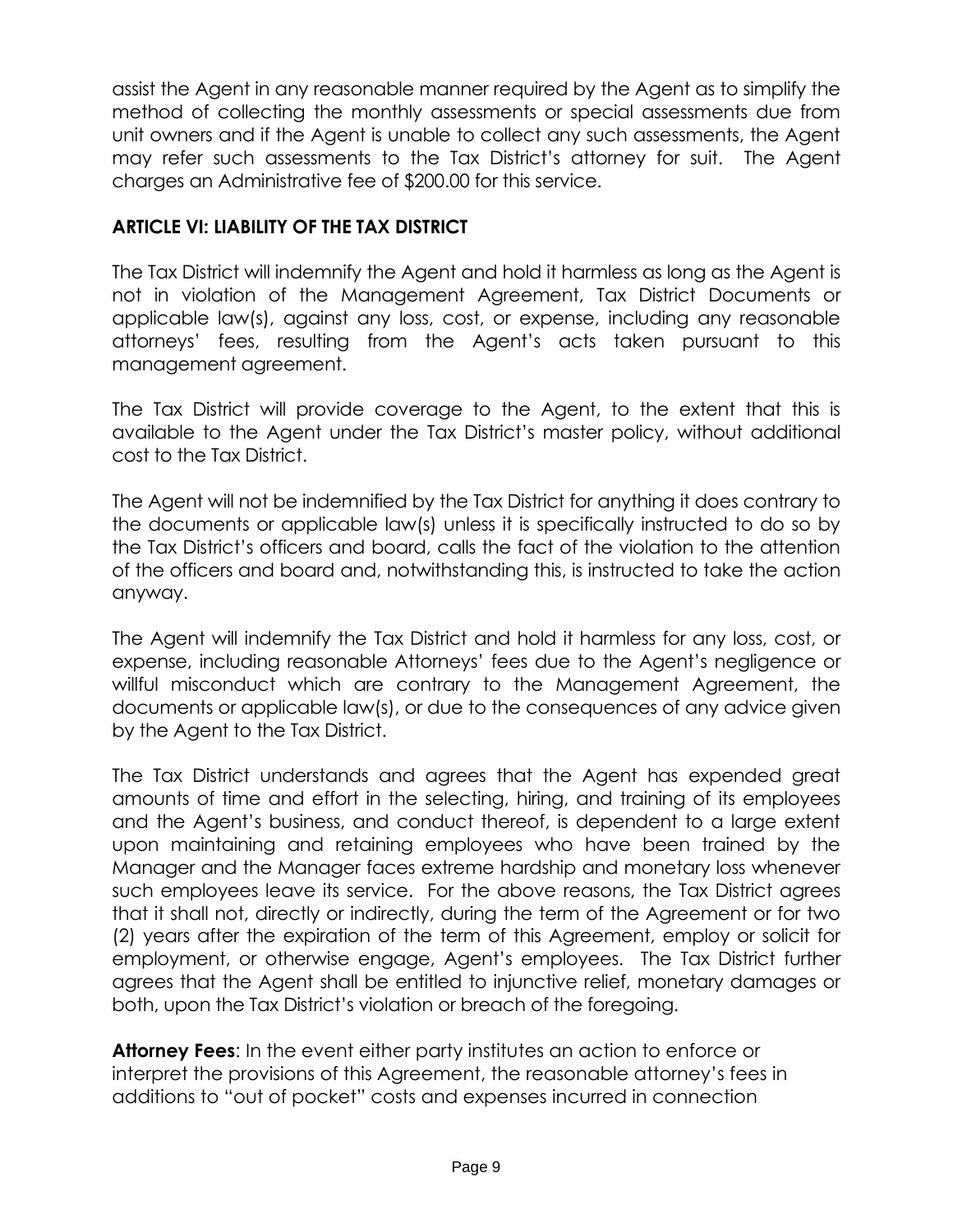therewith may be awarded at the discretion of the Court.

### **ARTICLE VII: TERMINATION**

- a. Either party may terminate this contract at its sole discretion with a Ninety (90) day prior written notice to the other party. Agent is entitled to compensation in accordance with Article III of this agreement through the end of the ninety (90) days.
- b. Upon the expiration or other termination of the term of this Agreement, the Manager shall deliver to the Tax District, or to such other person as the Tax District may direct in writing, all of the records and materials relating to the Tax District in the possession of the Manager, in good order, including, but not limited to, the following:
	- 1. All funds of the Tax District in the possession of the Manager and the control of any Tax District funds under the control of the Manager;
	- 2. All Tax District Records in the possession or control of the Manager; and
	- 3. Any other material relating to the Common Interest Community or the Tax District that would not have come into the Manager's possession but for the services provided by the Manager under this Agreement.

All funds and financial records shall be delivered within five business days of the expiration or earlier termination of this Agreement and all other Tax District Records and materials shall be delivered within ten business days.

If the Manager receives any funds or materials relating to the Tax District after the termination of this Agreement, it shall forward them immediately to the Tax District or to such other party as the Tax District may direct in writing.

No claim by the Manager or dispute between the parties, including, but not limited to, a claim that the Manager has not been fully compensated under this Agreement shall permit the Manager to withhold or delay the transfer of any of the records, funds, and materials required under this section.

#### **ARTICLE VIII: COMPLIANCE**

a. Compliance with Chapter 400b, Sections 20-450 to 20-462 of the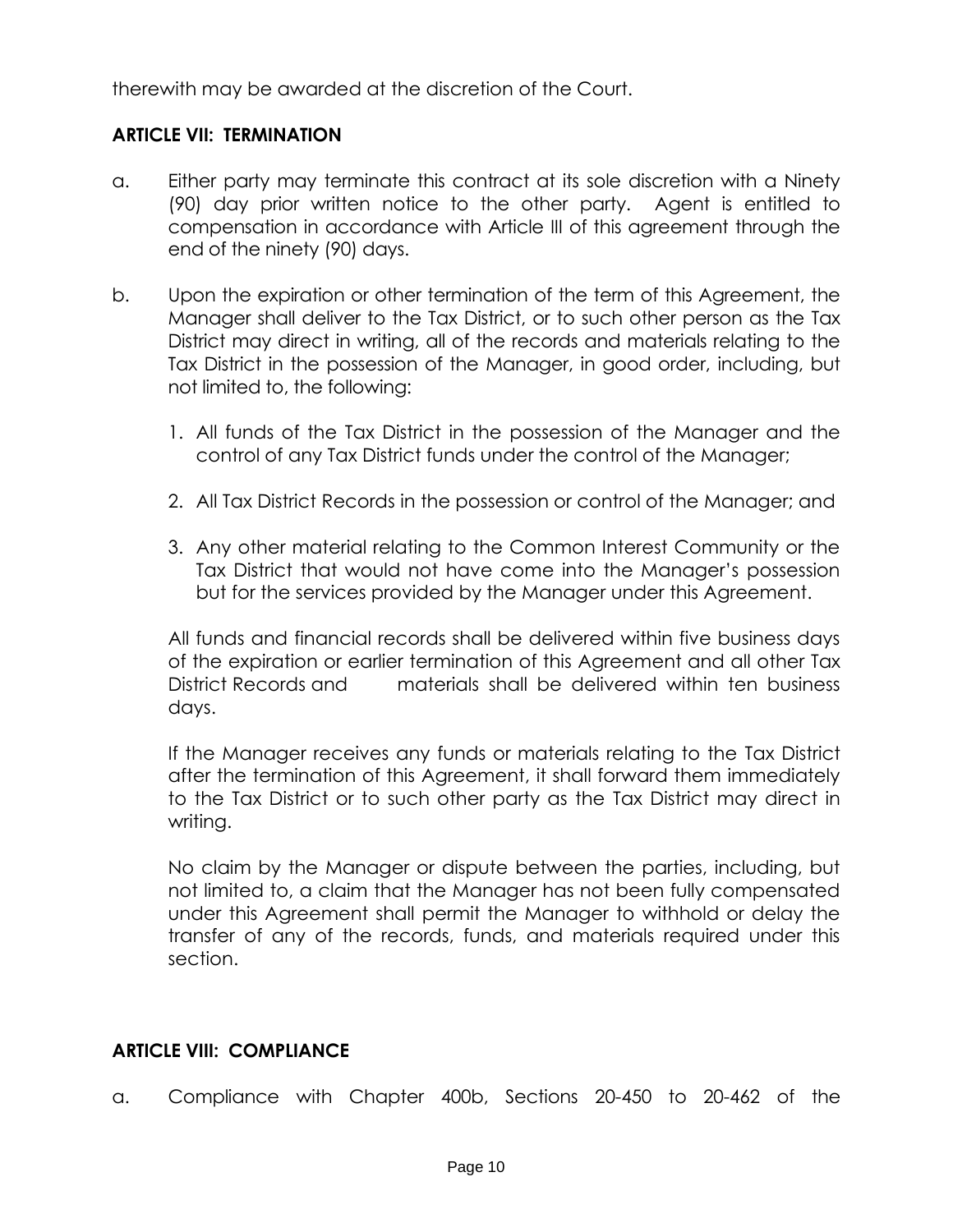Connecticut General Statutes.

- 1. Agent shall comply with all provisions of Chapter 400b, Sections 20-450 to 20-462 of the Connecticut General Statutes, including maintaining a current registration certificate as a community manager. Agent's registration certificate is CAM0000076.
- 2. At all times during the term of this Agreement, the Manager, and all of the Manager's personnel who control, collect, have access to, or disburse funds of the Tax District shall be covered by a fidelity bond or a policy of fidelity insurance complying with the provisions of Section 20- 460 of the Manager Registration Act. Such bond or policy shall name the Tax District as an obligee and shall, in no event, be for less than the sum of three months' assessments plus reserve funds. The Tax District may, at its discretion, provide for such bond or policy as part of its master insurance policy or otherwise. If it does not, the Manager shall arrange for such bond and shall furnish a copy to the Tax District. In either event, the cost of such bond shall be the obligation of the Tax District.
- b. The Agent shall furnish a Certificate of such fidelity insurance prior to the commencement of this Contract and shall furnish a new Certificate upon renewal or replacement. The Tax District shall pay the cost of the fidelity insurance.

### **ARTICLE IX: MISCELLANEOUS**

a. Notices. Any notice, demand or other written instrument required or permitted to be given, made, or sent hereunder shall be in writing, signed by the party giving or making the same, and shall be sent by registered or certified mail to the following:

| 1. As to Tax District | Jeffrey McChristian, Esq.<br>280 Trumbull Street<br><b>Hartford, CT 06103</b>               |
|-----------------------|---------------------------------------------------------------------------------------------|
| 2. As to Agent:       | White & Katzman Management, Inc.<br>111 Roberts Street, Suite G1<br>East Hartford, CT 06108 |

Any party hereto shall have the right to change the place to which and the person to whom any such notice, offer, demand or writing shall be sent to him by similar notice sent in like manner to all parties hereto.

b. Construction. This agreement shall be construed according to the laws of the State of Connecticut.